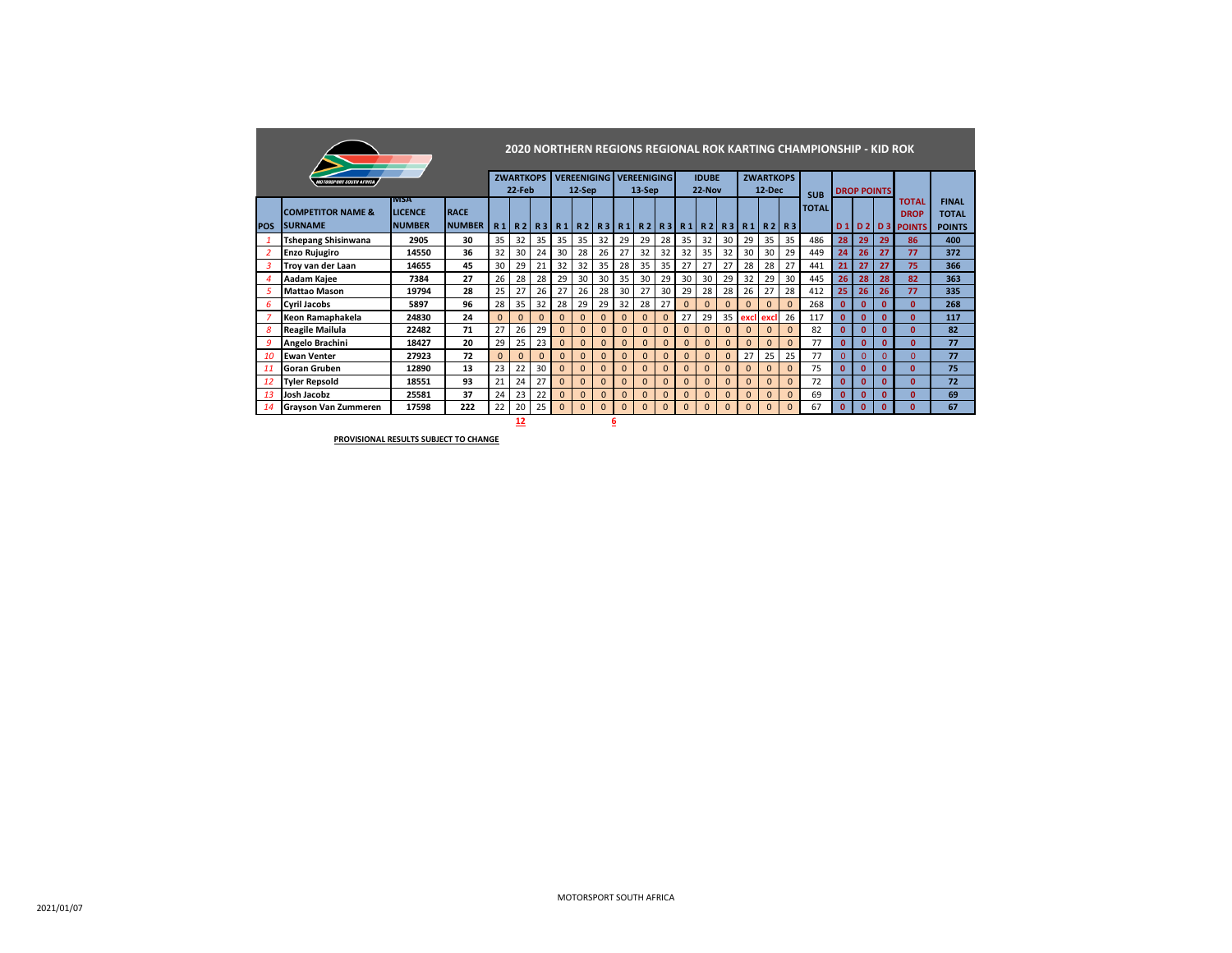|                |                                |                |               |           |                  |          |          |                |          |                             |                                |                 |                 |              |                 |          | 2020 NORTHERN REGIONS REGIONAL ROK KARTING CHAMPIONSHIP - MINI ROK |              |              |                 |                    |              |              |              |
|----------------|--------------------------------|----------------|---------------|-----------|------------------|----------|----------|----------------|----------|-----------------------------|--------------------------------|-----------------|-----------------|--------------|-----------------|----------|--------------------------------------------------------------------|--------------|--------------|-----------------|--------------------|--------------|--------------|--------------|
|                | <b>IOTORSPORT SOUTH AFRICA</b> |                |               |           | <b>ZWARTKOPS</b> |          |          |                |          |                             | <b>VEREENIGING VEREENIGING</b> |                 |                 | <b>IDUBE</b> |                 |          | <b>ZWARTKOPS</b>                                                   |              |              |                 |                    |              | <b>TOTAL</b> | <b>FINAL</b> |
|                |                                |                |               |           | 22-Feb           |          |          | 12-Sep         |          |                             | $13-$ Sep                      |                 |                 | 22-Nov       |                 |          | 12-Dec                                                             |              | <b>TOTAL</b> |                 | <b>DROP POINTS</b> |              | <b>DROP</b>  | <b>TOTAL</b> |
|                |                                | <b>IVISA</b>   |               |           |                  |          |          |                |          |                             |                                |                 |                 |              |                 |          |                                                                    |              |              |                 |                    |              |              |              |
|                | <b>COMPETITOR NAME &amp;</b>   | <b>LICENCE</b> | <b>RACE</b>   |           |                  |          |          |                |          |                             |                                |                 |                 |              |                 |          |                                                                    |              |              |                 |                    |              |              |              |
|                | <b>POS SURNAME</b>             | <b>NUMBER</b>  | <b>NUMBER</b> | <b>R1</b> |                  |          |          |                |          | R2   R3   R1   R2   R3   R1 |                                |                 | <b>R2 R3 R1</b> |              | R2 R3           | R1       |                                                                    | R2 R3        |              |                 | $D1$ $D2$ $D3$     |              |              |              |
| $\mathbf{1}$   | <b>KC Ensor-Smith</b>          | 2971           | 68            | 35        | 35               | 35       | 35       | 35             | 35       | 35                          | 35                             | 32              | 32              | 32           | 35 <sub>2</sub> | 35       | 32                                                                 | 35           | 513          | 32 <sub>2</sub> | 32                 | 32           | 96           | 417          |
| 2              | <b>Javden Goosen</b>           | 2635           | 53            | 32        | 32               | 30       | 14       | 32             | 32       | 15                          | 32                             | 35              | 35              | $\mathbf 0$  | 30              | 29       | 30                                                                 | 20           | 398          | $\mathbf{0}$    | 14                 | 15           | 29           | 369          |
| 3              | Luviwe Sambudla                | 1963           | 56            | 29        | 28               | 27       | 30       | 18             | 30       | 29                          | 27                             | 30              | 30              | 35           | 32              | 30       | 28                                                                 | 22           | 425          | 18              | 22                 | 27           | 67           | 358          |
| $\overline{4}$ | <b>Moosa Kajee</b>             | 13645          | 71            | 30        | 30               | 32       | 28       | 30             | 17       | 27                          | 26                             | 26              | 16              | 20           | 25              | 25       | 27                                                                 | 30           | 389          | 16              | 17                 | 20           | 53           | 336          |
| 5              | Luke Hill                      | 1032           | 57            | 28        | 29               | 29       | 16       | 29             | 25       | 24                          | 30                             | 27              | 28              | 29           | 27              | 20       | 24                                                                 | $\mathbf 0$  | 365          | $\mathbf{0}$    | 16                 | 20           | 36           | 329          |
| 6              | <b>Wian Boshoff</b>            | 4355           | 51            | 15        | 27               | 28       | 27       | 26             | 20       | $\Omega$                    | 16                             | 21              | 25              | 30           | 28              | 28       | 29                                                                 | 32           | 352          | $\mathbf{0}$    | 15                 | 16           | 31           | 321          |
| 7              | <b>Kent Swartz</b>             | 5254           | 58            | 13        | 24               | 25       | 26       | $\Omega$       | 29       | 32                          | 28                             | 28              | 24              | 25           | 26              | 0        | 22                                                                 | 28           | 330          | $\mathbf{0}$    | $\mathbf{0}$       | 13           | 13           | 317          |
| 8              | <b>Hriday Pooren</b>           | 4095           | 15            | $\Omega$  | $\Omega$         | $\Omega$ | 32       | 24             | 27       | 28                          | 25                             | 15              | 29              | 27           | 29              | 24       | 25                                                                 | 24           | 309          | $\mathbf{0}$    | $\mathbf{0}$       | $\mathbf{0}$ | $\mathbf{0}$ | 309          |
| 9              | <b>Caleb Cotterell</b>         | 6174           | 70            | 23        | 23               | 26       | 21       | 22             | 28       | 23                          | 18                             | 25              | 21              | 23           | 20              | 26       | 23                                                                 | 26           | 348          | 18              | 20                 | 21           | 59           | 289          |
| 10             | <b>Christopher Tait</b>        | 8570           | 43            | 27        | 25               | 23       | 24       | 27             | 18       | 23                          | 22                             | 24              | 20              | 28           | 18              | 19       | 14                                                                 | 19           | 331          | 14              | 18                 | 18           | 50           | 281          |
| 11             | <b>Reagile Mailula</b>         | 22482          | 79            | 25        | 14               | 18       | 25       | 28             | 14       | 26                          | 23                             | 23              | 26              | 26           | 21              | $\Omega$ | $\Omega$                                                           | $\mathbf{0}$ | 269          | $\mathbf{0}$    | $\mathbf{0}$       | $\mathbf{0}$ | $\mathbf{0}$ | 269          |
| 12             | <b>Anthon Lombard</b>          | 5066           | 69            | 26        | 22               | 22       | 23       | 15             | 24       | 18                          | 14                             | 17              | $\Omega$        | $\Omega$     | $\Omega$        | 27       | 26                                                                 | 27           | 261          | $\mathbf{0}$    | $\mathbf{0}$       | $\mathbf{0}$ | $\mathbf{0}$ | 261          |
| 13             | Caleb Odendaal                 | 11303          | 75            | 21        | 17               | 21       | 15       | 25             | 15       | 22                          | 24                             | 29              | 23              | 24           | 22              | $\Omega$ | $\Omega$                                                           | $\Omega$     | 258          | $\mathbf{0}$    | $\mathbf{0}$       | $\mathbf{0}$ | $\Omega$     | 258          |
| 14             | <b>Ashton Repsold</b>          | 18424          | 28            | 20        | 21               | 16       | 22       | 23             | 19       | 21                          | 20                             | $\overline{22}$ | 19              | 22           | 24              | 18       | 18                                                                 | 25           | 310          | 16              | 18                 | 18           | 52           | 258          |
| 15             | <b>Georgia Lenaerts</b>        | 5874           | 86            | 22        | 18               | 24       | 17       | 15             | 22       | 19                          | 15                             | 16              | 22              | 19           | $\Omega$        | 22       | 0                                                                  | 23           | 254          | $\mathbf{0}$    | $\mathbf{0}$       | 15           | 15           | 239          |
| 16             | <b>Ntiviso Mabunda</b>         | 18266          | 35            | $\Omega$  | $\mathbf{0}$     | $\Omega$ | 20       | 21             | 16       | 20                          | 21                             | 14              | 27              | 18           | 16              | 23       | 20                                                                 | 21           | 237          | $\mathbf{0}$    | $\mathbf{0}$       | $\mathbf{0}$ | $\mathbf{0}$ | 237          |
| 17             | Mahlori Mabunda                | 18263          | 23            | $\Omega$  | $\Omega$         | $\Omega$ | 19       | 20             | 23       | 16                          | 17                             | 18              | 18              | 21           | 23              | 21       | 21                                                                 | 17           | 234          | $\mathbf{0}$    | $\mathbf{0}$       | $\mathbf{0}$ | $\mathbf{0}$ | 234          |
| 18             | Berlin Robinson                | 20978          | 18            | 16        | 19               | 15       | 18       | 19             | 26       | 17                          | 19                             | 19              | 17              | 17           | 19              | 16       | 17                                                                 | 13           | 267          | 13              | 15                 | 16           | 44           | 223          |
| 19             | <b>Lucas Royston</b>           | 5820           | 21            | $\Omega$  | $\Omega$         | $\Omega$ | 29       | 17             | 21       | 30                          | 29                             | 20              | $\Omega$        | $\Omega$     | $\Omega$        | $\Omega$ | $\Omega$                                                           | $\Omega$     | 146          | $\mathbf{0}$    | $\mathbf{0}$       | $\mathbf{0}$ | $\mathbf{0}$ | 146          |
| 20             | Joshua Garland                 | 1213           | 93            | 24        | 26               | 20       | $\Omega$ | $\overline{0}$ | 0        | $\Omega$                    | $\overline{0}$                 | $\overline{0}$  | $\Omega$        | $\Omega$     | $\Omega$        | $\Omega$ | $\Omega$                                                           | $\mathbf{0}$ | 70           | $\mathbf{0}$    | $\mathbf{0}$       | $\mathbf{0}$ | $\mathbf{0}$ | 70           |
| 21             | Daniel van Zummeran            | 5087           | 101           | 17        | 20               | 17       | $\Omega$ | $\Omega$       | $\Omega$ | $\Omega$                    | $\Omega$                       | $\Omega$        | $\Omega$        | $\Omega$     | $\Omega$        | $\Omega$ | $\Omega$                                                           | $\mathbf{0}$ | 54           | $\mathbf{0}$    | $\mathbf{0}$       | $\mathbf{0}$ | $\mathbf{0}$ | 54           |
| 22             | Dean Berner                    | 18201          | 33            | 19        | 16               | 19       | $\Omega$ | $\Omega$       | $\Omega$ | $\Omega$                    | $\Omega$                       | $\Omega$        | $\Omega$        | $\Omega$     | $\Omega$        | $\Omega$ | $\Omega$                                                           | $\mathbf{0}$ | 54           | $\mathbf{0}$    | $\mathbf{0}$       | $\mathbf{0}$ | $\mathbf{0}$ | 54           |
| 22             | <b>Redd Scholtz</b>            | 6510           | 77            | 18        | 0                | 0        | $\Omega$ | $\Omega$       | $\Omega$ | $\Omega$                    | $\Omega$                       | $\Omega$        | $\mathbf{0}$    | $\mathbf{0}$ | $\Omega$        | $\Omega$ | $\mathbf{0}$                                                       | $\Omega$     | 18           | $\mathbf{0}$    | $\mathbf{0}$       | $\mathbf{0}$ | $\mathbf{0}$ | 18           |
|                |                                |                |               |           |                  | 19       |          |                |          | 17                          |                                |                 | 16              |              |                 |          |                                                                    |              |              |                 |                    |              |              |              |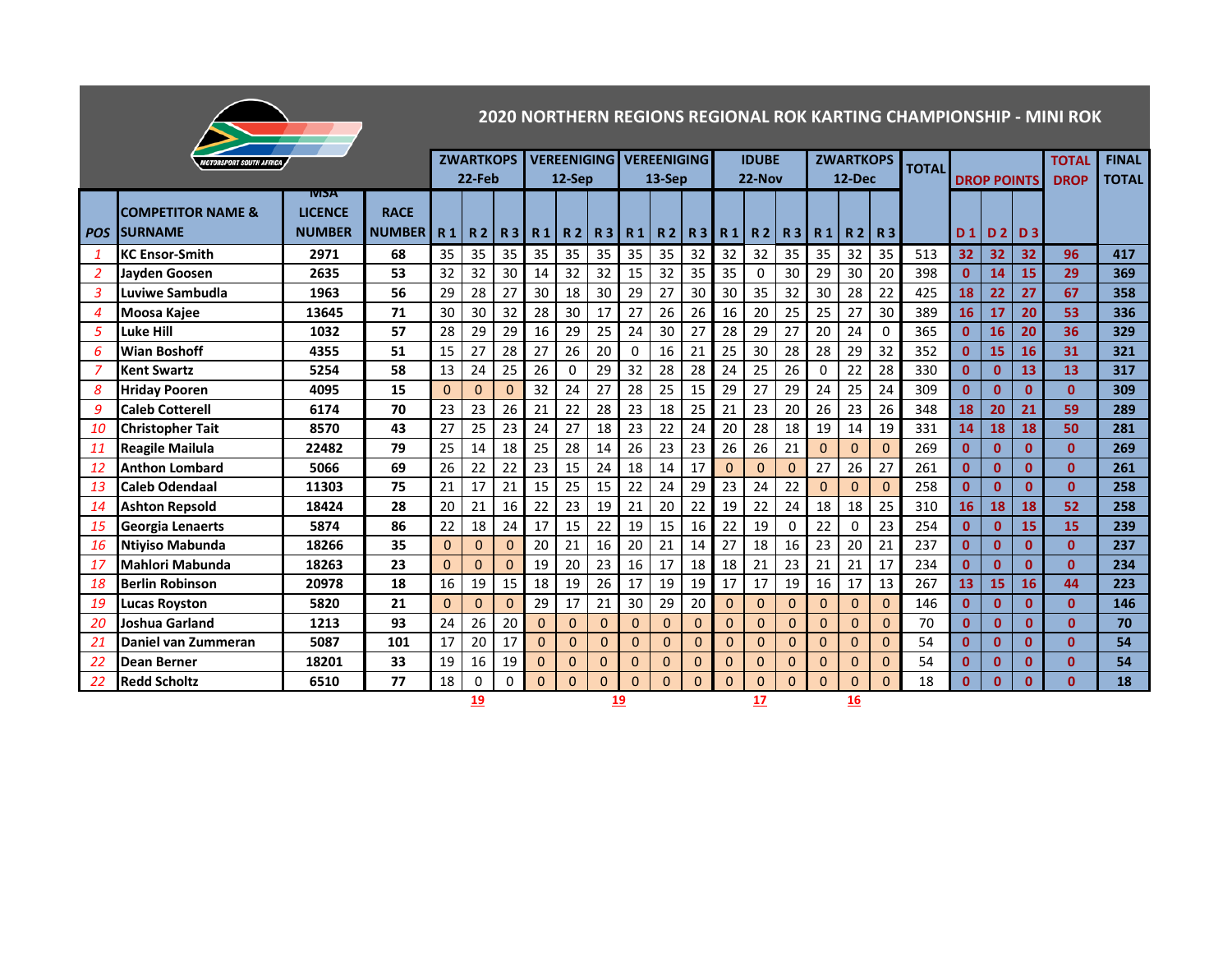|                |                                       |                |               |          |                  |              |          |              |              |              |                                |          |                |              |              |              |                  |                |              |                |                    |              | 2020 NORTHERN REGIONS REGIONAL ROK KARTING CHAMPIONSHIP - OKJ CLASS |              |
|----------------|---------------------------------------|----------------|---------------|----------|------------------|--------------|----------|--------------|--------------|--------------|--------------------------------|----------|----------------|--------------|--------------|--------------|------------------|----------------|--------------|----------------|--------------------|--------------|---------------------------------------------------------------------|--------------|
|                | <i><b>MOTORSPORT SOUTH AFRICA</b></i> |                |               |          | <b>ZWARTKOPS</b> |              |          |              |              |              | <b>VEREENIGING VEREENIGING</b> |          |                | <b>IDUBE</b> |              |              | <b>ZWARTKOPS</b> |                |              |                |                    |              | <b>TOTAL</b>                                                        | <b>FINAL</b> |
|                |                                       |                |               |          | 22-Feb           |              |          | 12-Sep       |              |              | $13-$ Sep                      |          |                | $22-Nov$     |              |              | 12-Dec           |                | <b>TOTAL</b> |                | <b>DROP POINTS</b> |              | <b>DROP</b>                                                         | <b>TOTAL</b> |
|                |                                       | <b>NISA</b>    |               |          |                  |              |          |              |              |              |                                |          |                |              |              |              |                  |                |              |                |                    |              |                                                                     |              |
|                | <b>COMPETITOR NAME &amp;</b>          | <b>LICENCE</b> | <b>RACE</b>   |          |                  |              |          |              |              |              |                                |          |                |              |              |              |                  |                |              |                |                    |              |                                                                     |              |
|                | <b>POS SURNAME</b>                    | <b>NUMBER</b>  | <b>NUMBER</b> | R1       |                  |              | R2 R3 R1 |              |              |              | R2   R3   R1   R2   R3   R1    |          |                |              | R2 R3 R1     |              |                  | R2 R3          |              | D <sub>1</sub> |                    | D2 D3        |                                                                     |              |
| $\mathbf{1}$   | Agil Alibhai                          | 6216           | 14            | $\Omega$ | $\Omega$         | $\mathbf{0}$ | 35       | 35           | 35           | 30           | 35                             | 35       | 32             | 32           | 32           | 32           | 32               | 30             | 395          | $\mathbf{0}$   | 0                  | 0            | 0                                                                   | 395          |
| 2              | <b>Muhammad Wally</b>                 | 4615           | 99            | 35       | 35               | 35           | 32       | 32           | 30           | 35           | 32                             | 32       | 29             | 29           | 29           | 30           | 29               | 32             | 476          | 29             | 29                 | 29           | 87                                                                  | 389          |
| $\overline{3}$ | Nikolas Roos                          | 6601           | 25            | $\Omega$ | $\mathbf{0}$     | $\mathbf{0}$ | 29       | 27           | 32           | 32           | 30                             | 29       | 35             | 35           | 35           | 35           | 35               | 35             | 389          | $\mathbf{0}$   | $\mathbf{0}$       | $\mathbf{0}$ | $\Omega$                                                            | 389          |
| $\overline{4}$ | <b>Bungane Ndumiso</b>                | 18340          | 69            | 21       | 22               | 26           | 30       | 29           | 29           | 23           | 29                             | 28       | 28             | 30           | 30           | 28           | 30               | 29             | 412          | 21             | 22                 | 23           | 66                                                                  | 346          |
| $\overline{5}$ | Taya van der Laan                     | 14657          | 15            | 25       | 30               | 28           | 26       | 24           | 26           | 29           | 25                             | 30       | 0              | $\Omega$     | 28           | 29           | 28               | 27             | 355          | $\mathbf{0}$   | $\Omega$           | 24           | 24                                                                  | 331          |
| 6              | <b>Tyler Robinson</b>                 | 15317          | 27            | 23       | 26               | 23           | 28       | 28           | 28           | 28           | $\Omega$                       | 24       | 30             | 27           | 27           | $\Omega$     | 0                | $\mathbf{0}$   | 292          | $\mathbf{0}$   | $\Omega$           | $\mathbf{0}$ | $\mathbf{0}$                                                        | 292          |
| 7              | <b>Kyle Beukes</b>                    | 4335           | 30            | 22       | 28               | 27           | 24       | 26           | 24           | 25           | 26                             | 25       | $\mathbf{0}$   | $\Omega$     | $\Omega$     | $\Omega$     | $\Omega$         | $\Omega$       | 227          | $\Omega$       | $\mathbf{0}$       | $\mathbf{0}$ | $\mathbf{0}$                                                        | 227          |
| 8              | Mika Abrahams                         | 11769          | 12            | $\Omega$ | $\Omega$         | $\Omega$     | 27       | 30           | 22           | 27           | 28                             | 26       | $\Omega$       | $\Omega$     | $\Omega$     | $\Omega$     | $\Omega$         | $\Omega$       | 160          | $\mathbf{0}$   | $\mathbf{0}$       | $\mathbf{0}$ | $\mathbf{0}$                                                        | 160          |
| 9              | Simone Jacobs                         | 17356          | 117           | $\Omega$ | $\Omega$         | $\mathbf{0}$ | 25       | 25           | 27           | 26           | 24                             | 23       | 0              | $\mathbf{0}$ | $\mathbf{0}$ | $\Omega$     | 0                | $\Omega$       | 150          | $\mathbf{0}$   | $\Omega$           | $\mathbf{0}$ | $\mathbf{0}$                                                        | 150          |
| 10             | <b>Kian Grottis</b>                   | 27106          | 42            | $\Omega$ | $\mathbf{0}$     | $\mathbf{0}$ | 23       | 22           | 25           | 24           | 27                             | 27       | $\overline{0}$ | $\mathbf{0}$ | $\mathbf{0}$ | $\Omega$     | 0                | $\overline{0}$ | 148          | $\mathbf{0}$   | $\Omega$           | $\Omega$     | $\Omega$                                                            | 148          |
| 11             | Jospeh Oelz                           | 1505           | 63            | 29       | 32               | 30           | $\Omega$ | $\Omega$     | $\Omega$     | $\Omega$     | $\Omega$                       | $\Omega$ | $\Omega$       | $\Omega$     | $\Omega$     | $\Omega$     | $\Omega$         | $\Omega$       | 91           | $\Omega$       | $\mathbf{0}$       | $\mathbf{0}$ | $\mathbf{0}$                                                        | 91           |
| 12             | Josh Le Roux                          | 2924           | 89            | 30       | 27               | 32           | $\Omega$ | $\Omega$     | $\Omega$     | $\Omega$     | $\Omega$                       | $\Omega$ | $\mathbf{0}$   | $\Omega$     | $\Omega$     | $\Omega$     | $\Omega$         | $\Omega$       | 89           | $\mathbf{0}$   | $\mathbf{0}$       | $\Omega$     | $\Omega$                                                            | 89           |
| 13             | <b>Leyton Fourie</b>                  | 6455           | 46            | 32       | 22               | 25           | $\Omega$ | $\mathbf{0}$ | $\mathbf{0}$ | $\mathbf{0}$ | $\mathbf{0}$                   | 0        | $\mathbf{0}$   | $\mathbf{0}$ | $\mathbf{0}$ | 0            | 0                | 0              | 79           | $\mathbf{0}$   | $\mathbf{0}$       | $\mathbf{0}$ | $\mathbf{0}$                                                        | 79           |
| 14             | Lagson Leao                           | osa            | 84            | 26       | 22               | 29           | $\Omega$ | $\mathbf{0}$ | $\Omega$     | $\Omega$     | $\Omega$                       | $\Omega$ | $\mathbf{0}$   | $\mathbf{0}$ | $\mathbf{0}$ | $\Omega$     | $\Omega$         | 0              | 77           | $\mathbf{0}$   | $\Omega$           | $\mathbf{0}$ | $\mathbf{0}$                                                        | 77           |
| 15             | <b>Ayden Hall</b>                     | 16596          | 75            | 24       | 29               | 21           | $\Omega$ | $\Omega$     | $\Omega$     | $\Omega$     | $\Omega$                       | $\Omega$ | $\Omega$       | $\Omega$     | $\Omega$     | $\Omega$     | $\Omega$         | $\Omega$       | 74           | $\mathbf{0}$   | $\mathbf{0}$       | $\mathbf{0}$ | $\mathbf{0}$                                                        | 74           |
| 16             | <b>Michele Patrizi</b>                | 2834           | 11            | 27       | 22               | 24           | $\Omega$ | $\Omega$     | $\Omega$     | $\Omega$     | $\Omega$                       | $\Omega$ | $\Omega$       | $\Omega$     | $\mathbf{0}$ | $\Omega$     | 0                | 0              | 73           | $\mathbf{0}$   | $\mathbf{0}$       | $\mathbf{0}$ | 0                                                                   | 73           |
| 17             | <b>Anthony Pretorius</b>              | 3653           | 16            | 28       | 24               | 19           | $\Omega$ | $\mathbf{0}$ | $\Omega$     | $\Omega$     | $\Omega$                       | $\Omega$ | $\mathbf{0}$   | $\mathbf{0}$ | $\mathbf{0}$ | $\mathbf{0}$ | 0                | $\Omega$       | 71           | $\mathbf 0$    | $\mathbf{0}$       | $\mathbf{0}$ | $\mathbf{0}$                                                        | 71           |
| 18             | <b>Tate Bishop</b>                    | 5754           | 94            | 19       | 25               | 22           | $\Omega$ | $\Omega$     | $\Omega$     | $\Omega$     | $\Omega$                       | $\Omega$ | $\Omega$       | $\Omega$     | $\Omega$     | $\Omega$     | 0                | 0              | 66           | $\mathbf{0}$   | <sup>0</sup>       | $\mathbf{0}$ | U                                                                   | 66           |
|                |                                       |                |               |          | 13               |              |          | 10           |              |              | 10                             |          |                | 6            |              |              |                  |                |              |                |                    |              |                                                                     | 9            |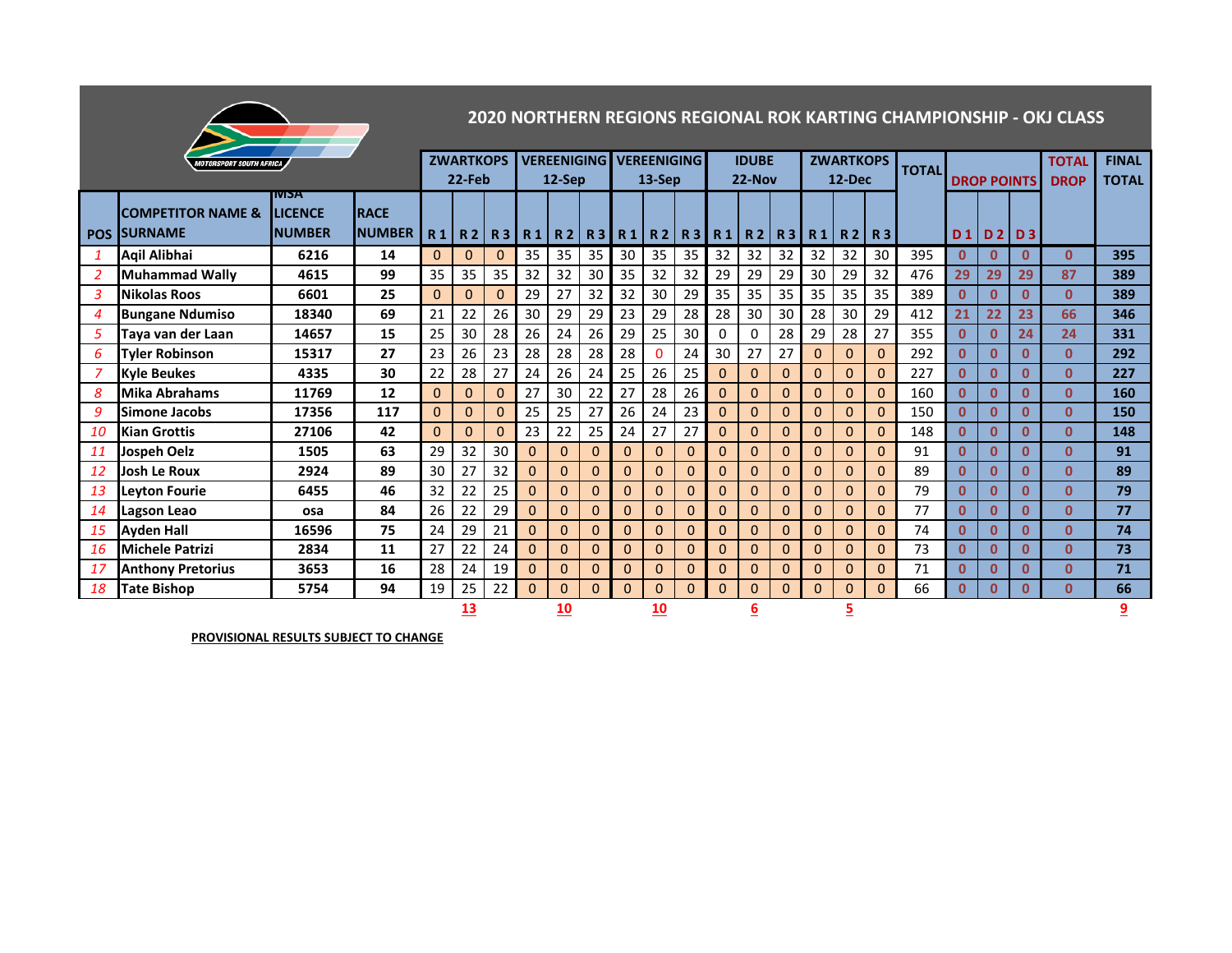

## **2020 NORTHERN REGIONS REGIONAL ROK KARTING CHAMPIONSHIP - KZ2 CLASS**

|                | <b>MOTORSPORT SOUTH AFRICA</b> |                                |               |                | <b>ZWARTKOPS</b> |              |           |          | <b>VEREENIGING VEREENIGING</b> |                |                |                |                | <b>IDUBE</b> |                |                | <b>ZWARTKOPS</b> |                | <b>TOTAL</b> |              |                    |                | <b>TOTAL</b> | <b>FINAL</b> |
|----------------|--------------------------------|--------------------------------|---------------|----------------|------------------|--------------|-----------|----------|--------------------------------|----------------|----------------|----------------|----------------|--------------|----------------|----------------|------------------|----------------|--------------|--------------|--------------------|----------------|--------------|--------------|
|                |                                |                                |               |                | 22-Feb           |              |           | $12-Sep$ |                                |                | 13-Sep         |                |                | 22-Nov       |                |                | 12-Dec           |                |              |              | <b>DROP POINTS</b> |                | <b>DROP</b>  | <b>TOTAL</b> |
|                | <b>COMPETITOR NAME &amp;</b>   | <b>IVISA</b><br><b>LICENCE</b> | <b>RACE</b>   |                |                  |              |           |          |                                |                |                |                |                |              |                |                |                  |                |              |              |                    |                |              |              |
| <b>POS</b>     | <b>SURNAME</b>                 | <b>NUMBER</b>                  | <b>NUMBER</b> | R <sub>1</sub> | R <sub>2</sub>   | <b>R3</b>    | <b>R1</b> | R2       | <b>R3</b>                      | R <sub>1</sub> | <b>R2</b>      | R <sub>3</sub> | R <sub>1</sub> | <b>R2</b>    | R <sub>3</sub> | R1             | <b>R2</b>        | R3             |              | D 1          | D <sub>2</sub>     | D <sub>3</sub> |              |              |
| -1             | <b>Bradley Liebenberg</b>      | 1012                           | 12            | 35             | 35               | 32           | 32        | 26       | 32                             | 35             | 35             | 35             | 32             | 32           | 30             | $\Omega$       | 21               | $\Omega$       | 412          | $\mathbf{0}$ | $\mathbf{0}$       | 21             | 21           | 391          |
| 2              | <b>Fabienne Lanz</b>           | 4366                           | 96            | 28             | 30               | 14           | 30        | 30       | 30                             | 30             | 29             | 28             | 35             | 35           | 35             | 32             | 35               | 32             | 453          | 14           | 28                 | 28             | 70           | 383          |
| $\overline{3}$ | <b>Connor Rogers</b>           | 10415                          | 10            | 32             | 29               | 30           | 35        | 32       | 35                             | 32             | 30             | 30             | $\Omega$       | $\Omega$     | $\Omega$       | 29             | 28               | 30             | 372          | $\mathbf{0}$ | $\mathbf{0}$       | $\mathbf{0}$   | $\mathbf{0}$ | 372          |
| 4              | <b>Brandon Smith</b>           | 2094                           | 29            | $\Omega$       | $\mathbf{0}$     | $\mathbf{0}$ | 29        | 35       | 29                             | 29             | 28             | 29             | 28             | 25           | 24             | 28             | 26               | 27             | 337          | $\mathbf{0}$ | $\mathbf 0$        | $\mathbf{0}$   | $\mathbf{0}$ | 337          |
| 5              | <b>Biorn Roos</b>              | 18241                          | 61            | 25             | 26               | 21           | 28        | 28       | 25                             | 22             | 24             | 26             | 30             | 30           | 29             | 30             | 30               | 29             | 403          | 21           | 22                 | 24             | 67           | 336          |
| 6              | Joshua Coertze                 | 6669                           | 16            | 21             | 22               | 27           | 14        | 25       | 28                             | 16             | 25             | 23             | 26             | 26           | 32             | 35             | 32               | 35             | 387          | 14           | 16                 | 21             | 51           | 336          |
| 7              | Lorenzo Cianfanelli            | 15104                          | 28            | 19             | $\overline{15}$  | 24           | 27        | 19       | 24                             | 27             | 22             | 24             | 25             | 23           | 28             | 27             | 29               | 26             | 359          | 15           | 19                 | 19             | 53           | 306          |
| 8              | <b>Scott Falconer</b>          | 1255                           | 34            | 29             | 27               | 26           | exc       | 18       | 14                             | 26             | 26             | 27             | 29             | 29           | 24             | 0              | $\Omega$         | $\Omega$       | 275          | $\mathbf{0}$ | $\mathbf{0}$       | $\mathbf{0}$   | $\mathbf{0}$ | 275          |
| 9              | <b>Carlo Olivier</b>           | 4346                           | 74            | 26             | 20               | 22           | 14        | 24       | 23                             | 24             | 23             | 18             | $\Omega$       | $\Omega$     | $\Omega$       | 26             | 27               | 25             | 272          | $\mathbf{0}$ | $\mathbf{0}$       | $\mathbf{0}$   | $\mathbf{0}$ | 272          |
| 10             | <b>Keagan Masters</b>          | 6571                           | 18            | 30             | 32               | 35           | 25        | 29       | 13                             | 28             | 32             | 32             | $\Omega$       | $\Omega$     | $\Omega$       | $\Omega$       | $\Omega$         | $\Omega$       | 256          | $\mathbf{0}$ | $\mathbf{0}$       | $\mathbf{0}$   | $\mathbf{0}$ | 256          |
| 11             | <b>Michael Pringle</b>         | 2379                           | 14            | 18             | 13               | 14           | 18        | 21       | 21                             | excl           | 18             | 22             | 24             | 27           | 27             | 23             | 22               | exc            | 268          | 13           | 14                 | 18             | 45           | 223          |
| 12             | <b>Dominic Dias</b>            | 6579                           | 46            | 27             | 25               | 14           | 16        | 15       | 26                             | 16             | 19             | 25             | $\mathbf 0$    | $\Omega$     | $\Omega$       | 0              | $\mathbf{0}$     | $\Omega$       | 183          | $\mathbf{0}$ | $\mathbf{0}$       | $\mathbf{0}$   | $\mathbf{0}$ | 183          |
| 13             | <b>Jurgen Pommersheim</b>      | 16475                          | 13            | $\mathbf{0}$   | $\mathbf{0}$     | $\mathbf{0}$ | 17        | 16       | 19                             | 20             | 17             | 20             | $\mathbf{0}$   | $\mathbf 0$  | $\Omega$       | 25             | 25               | 23             | 182          | $\mathbf{0}$ | $\mathbf{0}$       | $\mathbf{0}$   | $\mathbf{0}$ | 182          |
| 14             | <b>Joseph Ellerine</b>         | 2769                           | 51            | 22             | 21               | 25           | 14        | 13       | 16                             | 21             | 27             | 18             | $\mathbf{0}$   | $\Omega$     | $\Omega$       | $\mathbf{0}$   | $\mathbf{0}$     | $\mathbf{0}$   | 177          | $\mathbf{0}$ | $\mathbf{0}$       | $\mathbf{0}$   | $\mathbf{0}$ | 177          |
| 15             | <b>Calvin Dias</b>             | 8089                           | 7             | 24             | 23               | 23           | 22        | 27       | 14                             | 23             | 20             | $\mathbf 0$    | $\mathbf 0$    | $\Omega$     | $\Omega$       | $\overline{0}$ | $\pmb{0}$        | $\mathbf{0}$   | 176          | $\mathbf{0}$ | $\mathbf{0}$       | $\mathbf{0}$   | $\mathbf{0}$ | 176          |
| 16             | <b>Bevan Williams</b>          | 6301                           | 36            | 23             | 28               | 14           | 24        | 13       | 14                             | 25             | 13             | 18             | $\Omega$       | $\Omega$     | $\Omega$       | $\overline{0}$ | $\mathbf{0}$     | $\Omega$       | 172          | $\mathbf{0}$ | $\mathbf{0}$       | $\mathbf{0}$   | $\mathbf{0}$ | 172          |
| 17             | <b>Tato Carello</b>            | 17473                          | 24            | 16             | 16               | 20           | 23        | 23       | 22                             | 16             | 21             | $\mathbf 0$    | $\Omega$       | $\Omega$     | $\Omega$       | 0              | $\overline{0}$   | $\Omega$       | 157          | $\mathbf{0}$ | $\mathbf{0}$       | $\mathbf{0}$   | $\mathbf{0}$ | 157          |
| 18             | <b>Alessio Angelucci</b>       | 3709                           | 82            | 17             | 9                | 14           | 21        | 20       | 20                             | 18             | 16             | 21             | $\Omega$       | $\Omega$     | $\Omega$       | 0              | $\Omega$         | $\Omega$       | 156          | $\mathbf{0}$ | $\mathbf{0}$       | $\mathbf{0}$   | $\mathbf{0}$ | 156          |
| 19             | <b>Anton Pommersheim</b>       | 2169                           | 31            | 15             | 12               | $\mathbf 0$  | 20        | 13       | 14                             | $\Omega$       | $\mathbf 0$    | $\mathbf 0$    | $\mathbf{0}$   | $\mathbf 0$  | $\Omega$       | excl           | 24               | 24             | 122          | $\mathbf{0}$ | $\mathbf{0}$       | $\mathbf{0}$   | $\mathbf{0}$ | 122          |
| 20             | <b>Craig Koekemoer</b>         | 15462                          | 27            | $\Omega$       | $\Omega$         | $\mathbf{0}$ | 19        | 17       | 18                             | 19             | 15             | $\Omega$       | $\Omega$       | $\Omega$     | $\Omega$       | $\Omega$       | $\Omega$         | $\Omega$       | 88           | $\mathbf{0}$ | $\mathbf{0}$       | $\mathbf{0}$   | $\mathbf{0}$ | 88           |
| 21             | <b>Brent Walden</b>            | 12247                          | 55            | $\mathbf{0}$   | $\overline{0}$   | $\mathbf{0}$ | $\Omega$  | $\Omega$ | $\overline{0}$                 | $\mathbf{0}$   | $\overline{0}$ | $\mathbf{0}$   | 27             | 28           | 26             | $\overline{0}$ | $\mathbf{0}$     | $\overline{0}$ | 81           | $\mathbf{0}$ | $\mathbf{0}$       | $\mathbf{0}$   | $\mathbf{0}$ | 81           |
| 22             | <b>Wayland Wyman</b>           | 2384                           | 75            | $\Omega$       | $\mathbf{0}$     | $\mathbf 0$  | 26        | 22       | 27                             | 0              | $\Omega$       | $\Omega$       | $\Omega$       | $\Omega$     | $\Omega$       | $\Omega$       | $\Omega$         | $\Omega$       | 75           | $\mathbf{0}$ | $\mathbf{0}$       | $\mathbf{0}$   | $\Omega$     | 75           |
| 23             | <b>Shrien Naidoo</b>           | 3308                           | 11            | $\mathbf{0}$   | $\overline{0}$   | $\mathbf 0$  | $\Omega$  | $\Omega$ | $\Omega$                       | $\mathbf{0}$   | $\mathbf{0}$   | $\mathbf{0}$   | $\mathbf 0$    | $\Omega$     | $\Omega$       | 24             | 23               | 28             | 75           | $\mathbf{0}$ | $\mathbf{0}$       | $\mathbf{0}$   | $\mathbf{0}$ | 75           |
| 24             | <b>Stelio Nousias</b>          | 24336                          | 19            | 13             | 11               | 14           | $\Omega$  | 13       | 17                             | 0              | 0              | 0              | $\mathbf{0}$   | $\Omega$     | $\Omega$       | $\mathbf{0}$   | $\mathbf{0}$     | $\mathbf{0}$   | 68           | $\mathbf{0}$ | $\mathbf{0}$       | $\mathbf{0}$   | $\mathbf{0}$ | 68           |
| 25             | Kwanda Mokoena                 | 6324                           | $\mathbf{2}$  | 12             | 24               | 28           | $\Omega$  | $\Omega$ | $\Omega$                       | $\mathbf{0}$   | $\mathbf{0}$   | $\mathbf{0}$   | $\mathbf{0}$   | $\Omega$     | 0              | $\mathbf{0}$   | $\mathbf{0}$     | $\mathbf{0}$   | 64           | $\mathbf{0}$ | $\mathbf{0}$       | $\mathbf{0}$   | $\mathbf{0}$ | 64           |
| 26             | <b>Zachary Dufty</b>           | 6005                           | 35            | 20             | 14               | 18           | $\Omega$  | $\Omega$ | $\Omega$                       | $\Omega$       | $\Omega$       | $\Omega$       | $\Omega$       | $\Omega$     | $\Omega$       | $\Omega$       | $\mathbf{0}$     | $\Omega$       | 52           | $\mathbf{0}$ | $\mathbf{0}$       | $\mathbf{0}$   | $\Omega$     | 52           |
| 27             | <b>Jordan North</b>            | 4904                           | 21            | $\Omega$       | 19               | 29           | $\Omega$  | $\Omega$ | $\Omega$                       | $\overline{0}$ | $\mathbf{0}$   | $\mathbf{0}$   | $\Omega$       | $\Omega$     | $\Omega$       | $\mathbf{0}$   | $\mathbf{0}$     | $\Omega$       | 48           | $\mathbf{0}$ | $\mathbf{0}$       | $\mathbf{0}$   | $\mathbf{0}$ | 48           |
| 28             | <b>Daniele Patrizi</b>         | 2284                           | 22            | 14             | 17               | 16           | $\Omega$  | $\Omega$ | $\overline{0}$                 | $\Omega$       | $\overline{0}$ | $\Omega$       | $\Omega$       | $\Omega$     | $\Omega$       | 0              | $\overline{0}$   | $\overline{0}$ | 47           | $\mathbf{0}$ | $\mathbf{0}$       | $\mathbf{0}$   | $\mathbf{0}$ | 47           |
|                | <b>Jamie Smith</b>             | 2096                           | 33            | 10             | 18               | 19           | $\Omega$  | 0        | $\mathbf{0}$                   | $\Omega$       | 0              | $\mathbf{0}$   | $\mathbf 0$    | $\mathbf 0$  | $\Omega$       | $\mathbf{0}$   | $\mathbf{0}$     | 0              | 47           | $\mathbf{0}$ | $\mathbf{0}$       | $\mathbf{0}$   | $\mathbf{0}$ | 47           |
| 29             | <b>Dylan Seely</b>             | 4962                           | 43            | $\Omega$       | $\mathbf 0$      | 17           | $\Omega$  | $\Omega$ | $\Omega$                       | $\Omega$       | $\Omega$       | $\overline{0}$ | $\Omega$       | $\Omega$     | $\Omega$       | $\Omega$       | $\Omega$         | $\Omega$       | 17           | $\mathbf{0}$ | $\mathbf{0}$       | $\mathbf{0}$   | $\mathbf{0}$ | 17           |
|                |                                |                                |               | 25             |                  |              |           | 22       |                                |                |                |                | q              |              |                | 12             |                  |                |              |              |                    |                | 17           |              |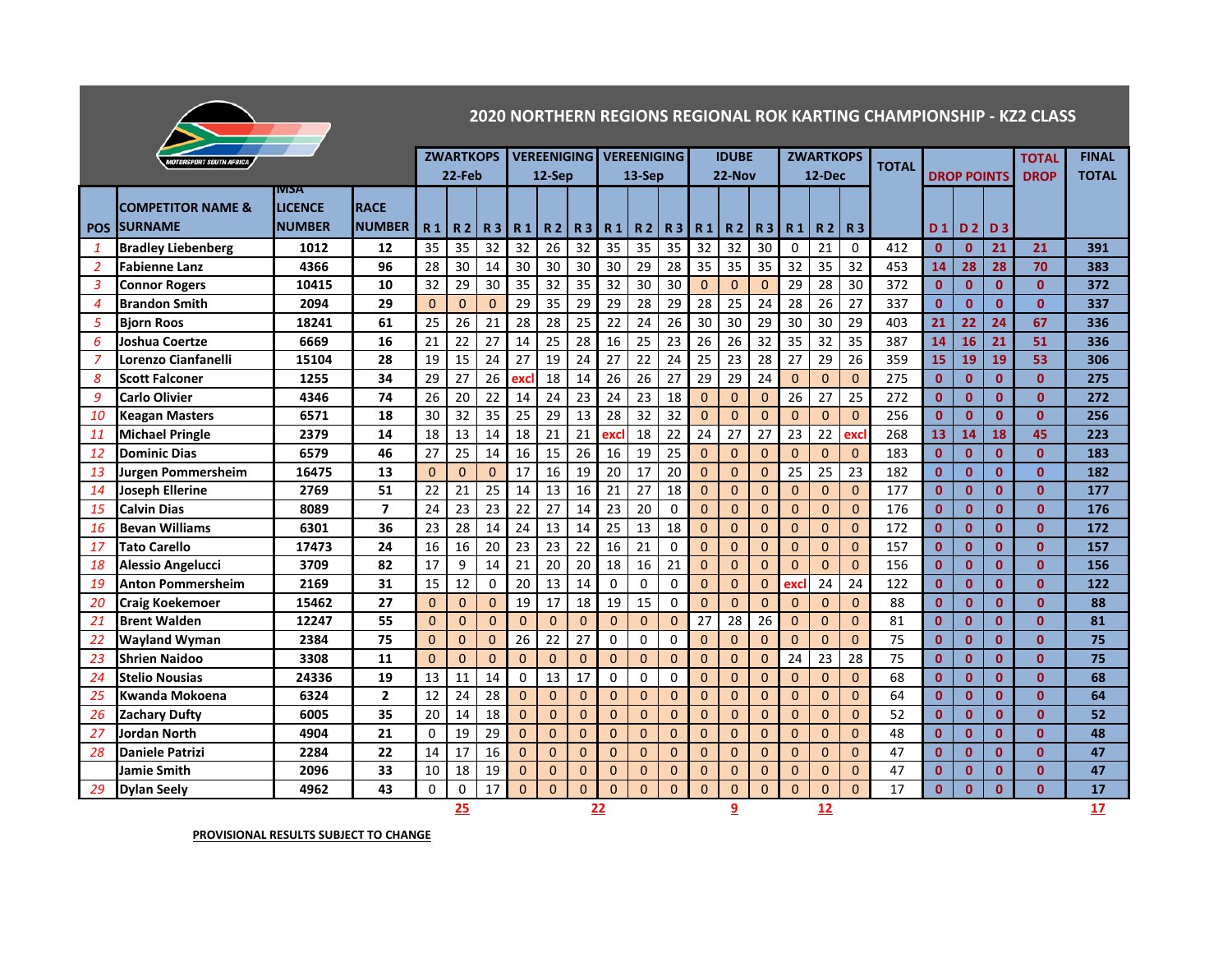|                  | 2020 NORTHERN REGIONS REGIONAL ROK KARTING CHAMPIONSHIP - KZ CLASS<br><b>VEREENIGING</b><br><b>ZWARTKOPS</b><br><b>VEREENIGING</b><br><b>ZWARTKOPS</b><br><b>IDUBE</b> |                |                         |              |          |                 |                |                |              |              |              |              |              |                                       |              |              |              |             |              |              |              |                    |              |              |
|------------------|------------------------------------------------------------------------------------------------------------------------------------------------------------------------|----------------|-------------------------|--------------|----------|-----------------|----------------|----------------|--------------|--------------|--------------|--------------|--------------|---------------------------------------|--------------|--------------|--------------|-------------|--------------|--------------|--------------|--------------------|--------------|--------------|
|                  | <b>IOTORSPORT SOUTH AFRICA</b>                                                                                                                                         |                |                         |              |          |                 |                |                |              |              |              |              |              |                                       |              |              |              |             |              |              |              |                    | <b>TOTAL</b> | <b>FINAL</b> |
|                  |                                                                                                                                                                        |                |                         |              | 22-Feb   |                 |                | $12-Sep$       |              |              | $13-$ Sep    |              |              | 22-Nov                                |              |              | 12-Dec       |             | <b>TOTAL</b> |              |              | <b>DROP POINTS</b> | <b>DROP</b>  | <b>TOTAL</b> |
|                  |                                                                                                                                                                        | <b>IVISA</b>   |                         |              |          |                 |                |                |              |              |              |              |              |                                       |              |              |              |             |              |              |              |                    |              |              |
|                  | <b>COMPETITOR NAME &amp;</b>                                                                                                                                           | <b>LICENCE</b> | <b>IRACE</b>            |              |          |                 |                |                |              |              |              |              |              |                                       |              |              |              |             |              |              |              |                    |              |              |
|                  | <b>POS SURNAME</b>                                                                                                                                                     | <b>INUMBER</b> | <b>NUMBER</b>           |              |          |                 |                | R1 R2 R3 R1 R2 |              |              |              |              |              | R3   R1   R2   R3   R1   R2   R3   R1 |              |              |              | R2 R3       |              | D1           |              | D2 D3              |              |              |
|                  | <b>Craig Koekemoer</b>                                                                                                                                                 | 15462          | 27                      | 30           | 25       | 29 <sub>1</sub> | $\mathbf{0}$   | $\mathbf{0}$   | $\mathbf{0}$ | 0            | $\mathbf{0}$ | $\mathbf{0}$ | $\mathbf{0}$ | $\mathbf{0}$                          | $\mathbf{0}$ | 30           | 30           | 29          | 173          | $\mathbf{0}$ | $\mathbf{0}$ | $\mathbf 0$        | $\mathbf{0}$ | 173          |
| 2                | <b>Luis Dias</b>                                                                                                                                                       | 8092           | 69                      | 29           | 26       | 28              | 0              | $\mathbf{0}$   | $\Omega$     | 0            | $\mathbf{0}$ | $\Omega$     | $\mathbf{0}$ | $\Omega$                              | $\Omega$     | 29           | 27           | 27          | 166          | $\mathbf{0}$ | $\mathbf{0}$ | $\bf{0}$           | $\mathbf{0}$ | 166          |
| 3                | <b>Anthony Rofail</b>                                                                                                                                                  | 10240          | 97                      | 35           | 35       | 35              | $\mathbf{0}$   | $\mathbf{0}$   | $\Omega$     | $\mathbf{0}$ | $\mathbf{0}$ | $\mathbf{0}$ | $\mathbf{0}$ | $\Omega$                              | $\mathbf{0}$ | $\mathbf{0}$ | $\Omega$     | $\Omega$    | 105          | $\mathbf{0}$ | $\mathbf{0}$ | $\mathbf{0}$       | 0            | 105          |
| $\boldsymbol{4}$ | <b>Tato Carello</b>                                                                                                                                                    | 17473          | 24                      | $\mathbf{0}$ | $\Omega$ | $\Omega$        | $\mathbf{0}$   | $\mathbf{0}$   | $\Omega$     | $\mathbf{0}$ | $\mathbf{0}$ | $\mathbf{0}$ | $\mathbf{0}$ | $\Omega$                              | $\Omega$     | 32           | 35           | 30          | 97           | $\mathbf{0}$ | $\mathbf{0}$ | 0                  | $\mathbf{0}$ | 97           |
| 5                | <b>Miguel Dias</b>                                                                                                                                                     | 1975           | 29                      | 32           | 32       | 32              | $\Omega$       | $\Omega$       | $\Omega$     | $\Omega$     | $\Omega$     | $\Omega$     | $\Omega$     | $\Omega$                              | $\Omega$     | $\Omega$     | $\Omega$     | $\Omega$    | 96           | $\mathbf{0}$ | $\mathbf{0}$ | 0                  | $\mathbf{0}$ | 96           |
| 6                | <b>Calvin Dias</b>                                                                                                                                                     | 8089           | $\overline{\mathbf{z}}$ | $\Omega$     | $\Omega$ |                 | $\overline{0}$ | $\mathbf{0}$   | $\mathbf{0}$ | 0            | $\mathbf{0}$ | $\mathbf 0$  | $\mathbf{0}$ | 0                                     | $\Omega$     | 35           | 29           | 32          | 96           | $\mathbf{0}$ | $\mathbf{0}$ | $\mathbf{0}$       | O.           | 96           |
| 7                | <b>Paulo Dias</b>                                                                                                                                                      | 1977           | 25                      | 27           | 30       | 30              | $\mathbf{0}$   | $\Omega$       | $\Omega$     | $\mathbf{0}$ | $\Omega$     | $\Omega$     | $\Omega$     | $\Omega$                              | $\Omega$     | $\mathbf{0}$ | $\Omega$     | $\Omega$    | 87           | $\mathbf{0}$ | $\mathbf{0}$ | $\mathbf{0}$       | $\mathbf{0}$ | 87           |
| 8                | <b>Mauro Munari</b>                                                                                                                                                    | 1184           | 82                      | 28           | 29       | 24              | 0              | $\mathbf{0}$   | $\Omega$     | 0            | $\mathbf{0}$ | $\mathbf{0}$ | $\mathbf{0}$ | $\Omega$                              | $\Omega$     | $\mathbf{0}$ | $\mathbf{0}$ | $\Omega$    | 81           | $\mathbf{0}$ | $\mathbf{0}$ | $\mathbf{0}$       | O            | 81           |
| 9                | <b>Robert Bakewell</b>                                                                                                                                                 | 6513           | 6                       | 26           | 28       | 27              | $\mathbf{0}$   | $\mathbf{0}$   | $\Omega$     | 0            | $\mathbf{0}$ | $\mathbf{0}$ | $\mathbf 0$  | $\Omega$                              | $\Omega$     | $\mathbf{0}$ | $\mathbf{0}$ | $\mathbf 0$ | 81           | $\mathbf{0}$ | $\mathbf{0}$ | 0                  | 0            | 81           |
| 10               | Brandon Dean                                                                                                                                                           | 25348          | 77                      | 25           | 27       | 26              | $\mathbf{0}$   | $\mathbf{0}$   | $\Omega$     | $\mathbf{0}$ | $\mathbf{0}$ | $\Omega$     | $\Omega$     | $\Omega$                              | $\Omega$     | $\Omega$     | $\Omega$     | $\Omega$    | 78           | $\mathbf{0}$ | $\mathbf{0}$ | $\mathbf{0}$       | $\mathbf{0}$ | 78           |
| 11               | <b>Andreas Kyriacou</b>                                                                                                                                                | 4307           | 66                      | $\Omega$     | $\Omega$ |                 | $\mathbf{0}$   | $\mathbf{0}$   | $\Omega$     | 0            | $\mathbf{0}$ | $\Omega$     | $\Omega$     | $\Omega$                              | $\Omega$     | 28           | 26           | 23          | 77           | $\mathbf{0}$ | $\mathbf{0}$ | $\bf{0}$           | $\mathbf{0}$ | 77           |
| 12               | Cungu Kamau                                                                                                                                                            | 29259          | 22                      | $\mathbf{0}$ | $\Omega$ | $\Omega$        | $\mathbf{0}$   | $\mathbf{0}$   | $\mathbf 0$  | 0            | $\mathbf{0}$ | $\mathbf{0}$ | $\mathbf{0}$ | $\mathbf{0}$                          | $\Omega$     | 27           | 24           | 26          | 77           | $\mathbf{0}$ | $\mathbf{0}$ | $\mathbf 0$        | $\mathbf{0}$ | 77           |
| 13               | <b>Albert Mans</b>                                                                                                                                                     | 29079          | 33                      | $\mathbf{0}$ | $\Omega$ | $\Omega$        | $\mathbf{0}$   | $\mathbf{0}$   | $\mathbf{0}$ | 0            | $\mathbf{0}$ | $\mathbf{0}$ | $\mathbf{0}$ | $\Omega$                              | $\mathbf{0}$ | 26           | 25           | 25          | 76           | $\mathbf{0}$ | $\mathbf{0}$ | 0                  | O            | 76           |
| 14               | <b>David Hollis</b>                                                                                                                                                    | 21321          | 88                      | $\mathbf{0}$ | $\Omega$ | $\Omega$        | $\mathbf{0}$   | $\Omega$       | $\Omega$     | 0            | $\mathbf{0}$ | $\Omega$     | $\mathbf{0}$ | $\Omega$                              | $\mathbf{0}$ | 0            | 28           | 28          | 56           | $\mathbf{0}$ | $\mathbf{0}$ | $\mathbf{0}$       | O            | 56           |
|                  |                                                                                                                                                                        |                |                         |              | 8        |                 |                | 0              |              |              | 0            |              |              | $\overline{\mathbf{0}}$               |              |              |              |             |              |              |              |                    |              | з            |

*Committee States*